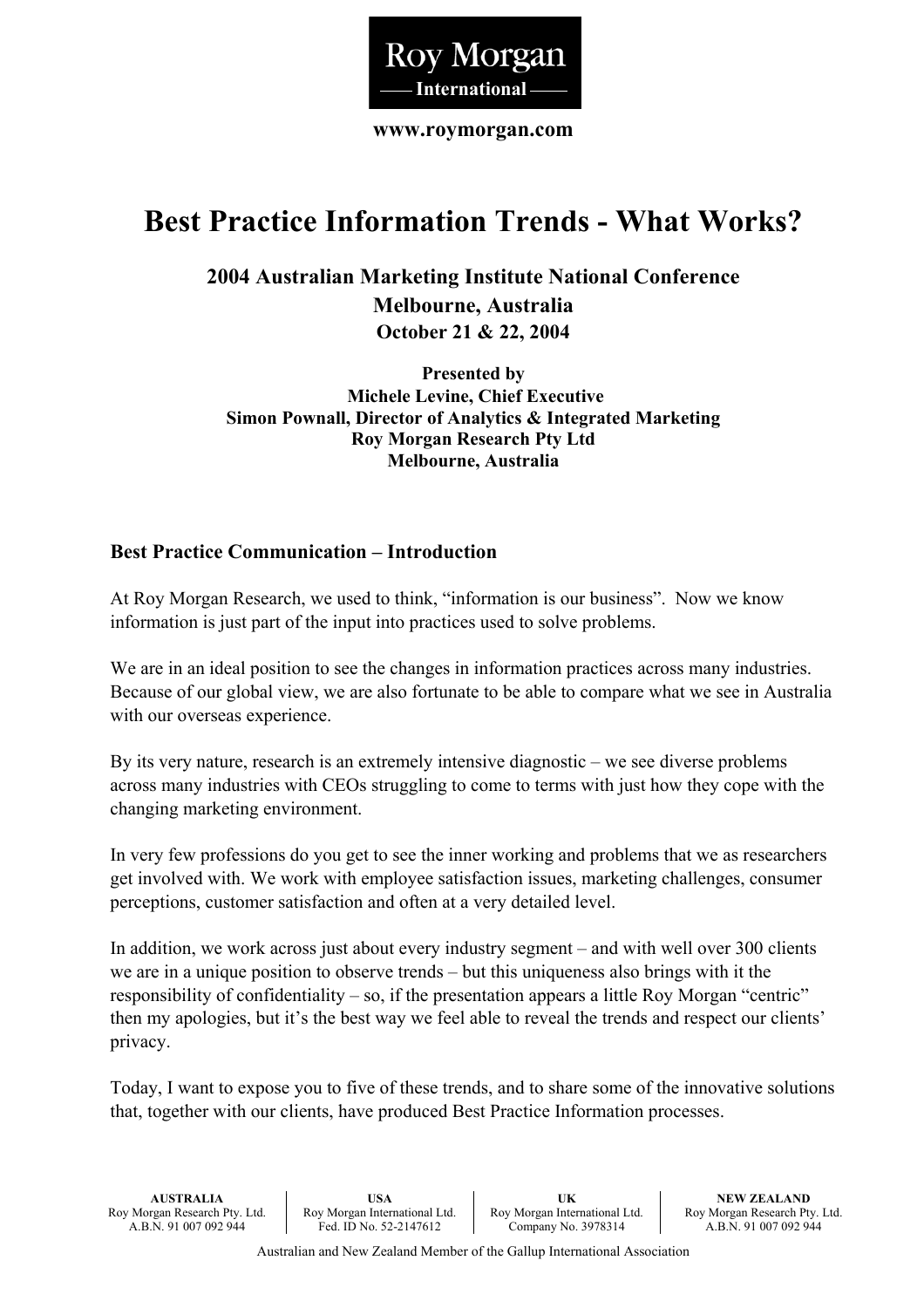The five trends we are observing:

**Media Fragmentation** – there's a change in the way we are using media.

**Metric Changes** – we have to rethink how we measure some fundamentals – like customer satisfaction.

**Frameworks for action, eg data modelling** – making large data or information sets truly explanatory.

**Data Integration** – looking for relationships across disparate data sets – i.e. sales and research.

**Global Calibration** – how do our markets measure up against what's happened elsewhere?

Let me spend a few minutes explaining how we see "Best Information Practice" working in these five areas.

# **Media Fragmentation**

Not so long ago, if you wanted to introduce a new product or brand into the marketplace, you could almost guarantee to reach 90% of Australians population by doing a Sunday Night "Road block" – that is, advertise on Channel 7, 9 and 10 at the same time during the Sunday night movie.

Then came the Internet, PAY-TV, DVDs, playstations, palm pilots, Ipods, etc…



This chart clearly illustrates the rise in the Internet as a new force in media consumption. It's interesting to note that with the advent of the Internet and PAY-TV as new alternatives, they have not had significant impact on the traditional mediums (except for radio, which was declining before these arrived).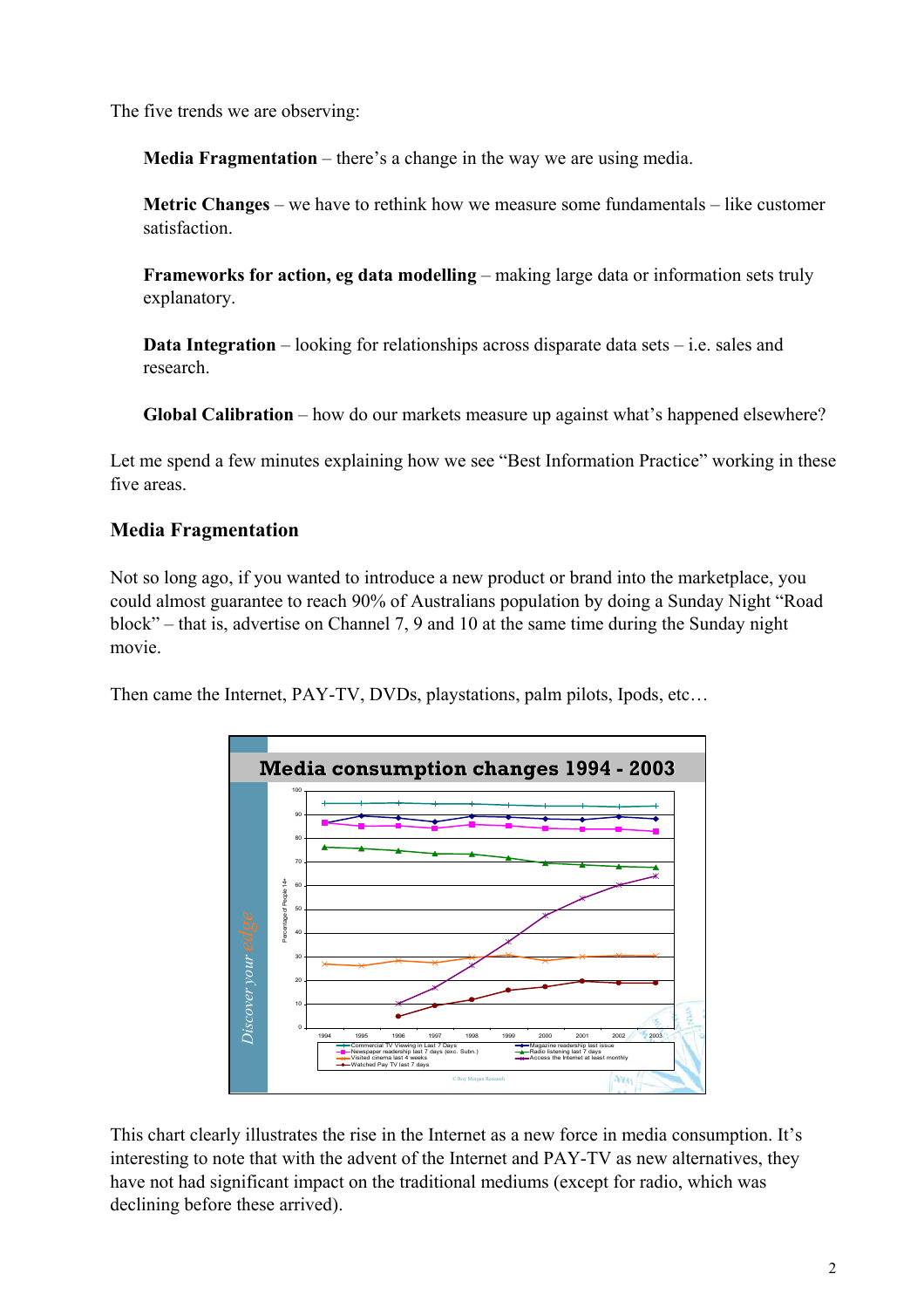Almost the same proportion of the population is still reading newspapers and magazines and still watching commercial television – but it's what is happening underneath these overall figures that is critical in "Best Practice Information Use" (refer: "Reading: looking into ... logging onto")

For instance, whilst newspapers have held ground in readership, the humble newspaper format has morphed into almost separate and discrete sections – lifestyle sections, food, fitness and magazines formats – driving page numbers and, in some cases, readers-per-copy, but raising the question "Does anyone still read the newspaper from cover to cover?"

Talking about magazine formats, even the supermarkets and television broadcasters are getting into the publishing business – together with FPC they publish some of the largest food readership titles – every month over one million Australians are reading food magazines - either Good Taste (Woolworths and FPC) Delicious (ABC and FPC) or Fresh (Woolworths and FPC).

And, as an interesting correlation, the other magazine that's growing with food – Weight Watchers!

What's not on this chart, but which we have begun to track, is another media channel integral to many marketers – outdoor advertising.

We recently built and released a process whereby we can measure the potential exposure one might receive to outdoor advertising by creating an activity index – that is, the relative difference between (if you like) "couch potatoes" and "gadabouts" – and there is a big difference in exposure levels.



This is close to a full 360-degree view of all media consumption patterns – a true best practice information base on which accurate and accountable media strategies can be built.

Without this you can't know who you are reaching, how many or how many times, how can you possibly determine just what works and what does not?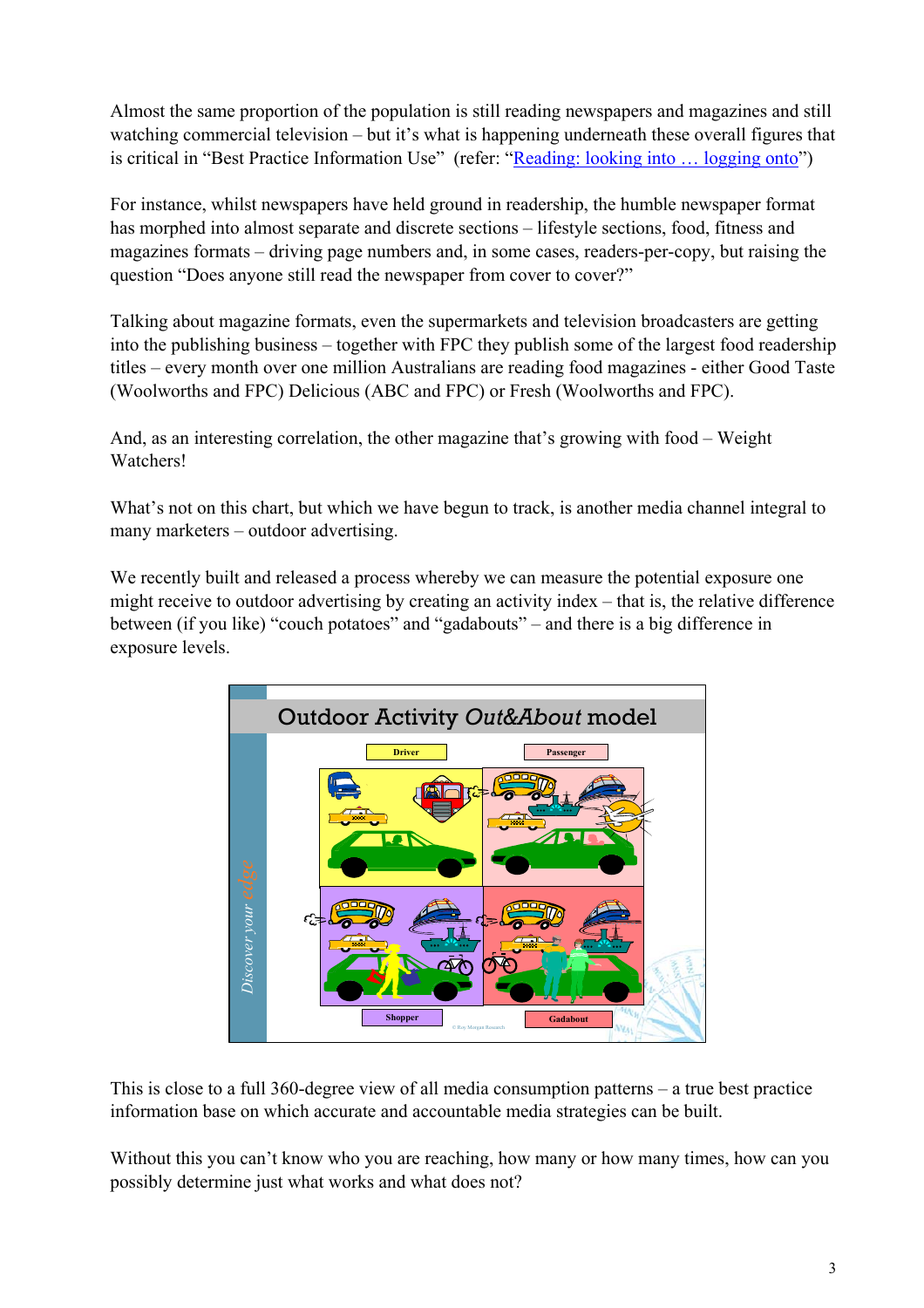We are also in the process of benchmarking activity levels in one of the other media growth areas – direct marketing. This will go beyond the traditional catalogues to Internet (email) telemarketing, SMS, and whatever else evolves.

## **Metric Changes**

Last week I gave a paper in Singapore and Hong Kong entitled "Are you going by the numbers? IF YES: Are they the right numbers?"

There is a sea change occurring in the measurement of many of the traditional metrics we were taught to hold dear – take customer satisfaction or loyalty. For years, information on customer satisfaction has been collected on the basis that it generated profits.

As Frederick F. Reichhield, director of consulting firm Bain & Co recently noted in his paper in the Harvard Business Review (Dec 2003):

*"Most customer satisfaction surveys aren't very useful. They tend to be long and complicated, yielding low response rates and ambiguous implications that are difficult for operating managers to act on. Furthermore, they are rarely challenged or audited because most senior executives, board members, and investors don't take them very seriously. That's because their results don't correlate tightly with profits or growth."* 

*"Our research indicates that satisfaction lacks a consistently demonstrable connection to actual customer behavior and growth. This finding is borne out by the short shrift that investors give to such reports as the American Consumer Satisfaction Index. The ACSI, published quarterly in the Wall Street Journal, reflects the customer satisfaction ratings of some 200 US companies. In general, it is difficult to discern a strong correlation between high customer satisfaction scores and outstanding sales growth. Indeed, in some cases, there is an inverse relationship."* 

Certainly, our experience in the financial services sector backs this up – customer satisfaction does not equal loyalty – nor does dissatisfaction equal defections.

This may seem counterintuitive and defying conventional wisdom but on closer inspection has a basis.

For example, the older practitioners in the funds management side of the industry have a term for it – it's called "hostage accounts" that is many customers simply cannot leave because of onerous fees and conditions associated with some investment products. So, you may have a substantial group of unsatisfied customers, but they simply cannot leave.

Or, take the supermarket shopper who only lives 500 meters away from the only Woolworths or Coles in his or her area – is dissatisfaction really going to make them travel all the way to another destination?

The point is, the "old metrics" are not helping - our customers are increasingly asking us develop "finer" antennas or measures of satisfaction because gross measures simply don't hold.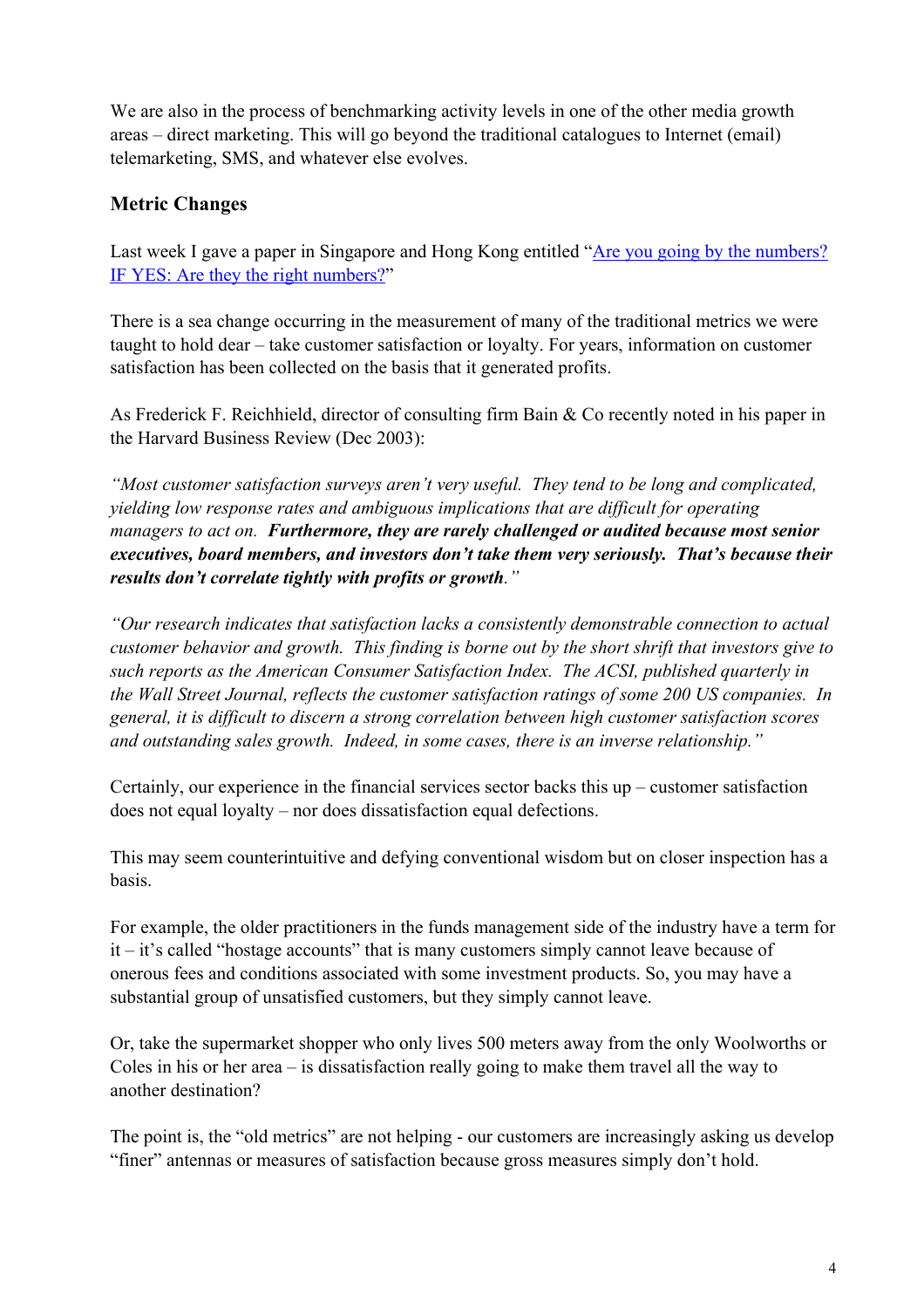The other trend in best information practices we are seeing is the need and ability to create measurements to cope with the increasing complexity of consumer behavior yet deliver complexity in a simple manner – again this appears counterintuitive.

Consider one of the newest consumer segmentations systems developed by Ross Honeywill and Verity Byth called NEOs. Rich Cartiere, a respected industry analyst firm San Francisco, said: "*The NEO-Typology has shaken the very foundations of marketing in the 21st Century and helped the global industry prepare for this new world of business where past assumptions no longer work*".

This system only appears to have three segments: NEOs, Evolvers, and Traditionals.

However, its derivation was based on a huge number of trends, analyses and segments. But Ross and Verity strived for simplicity because they knew the success of the system depended upon being able to get around one of the stumbling blocks of "Best Information Practice" – the ability of the middle management (store manager, marketing manager) and "front line" staff to grasp a sophisticated and differentiated approach to customers.



We recently had a luxury European Car Company who decided their target markets were "affluent progressives with a post materialistic mindset"

How, I ask you, are you going to explain what a 25 year old car salesman whose main interest is "Who's going to win the footy this weekend" to spot an "affluent progressive with a post materialistic mindset" in the showroom?

NEOs is an example of the ability to convey large amounts of complex consumer information into three easily communicated segments/typology.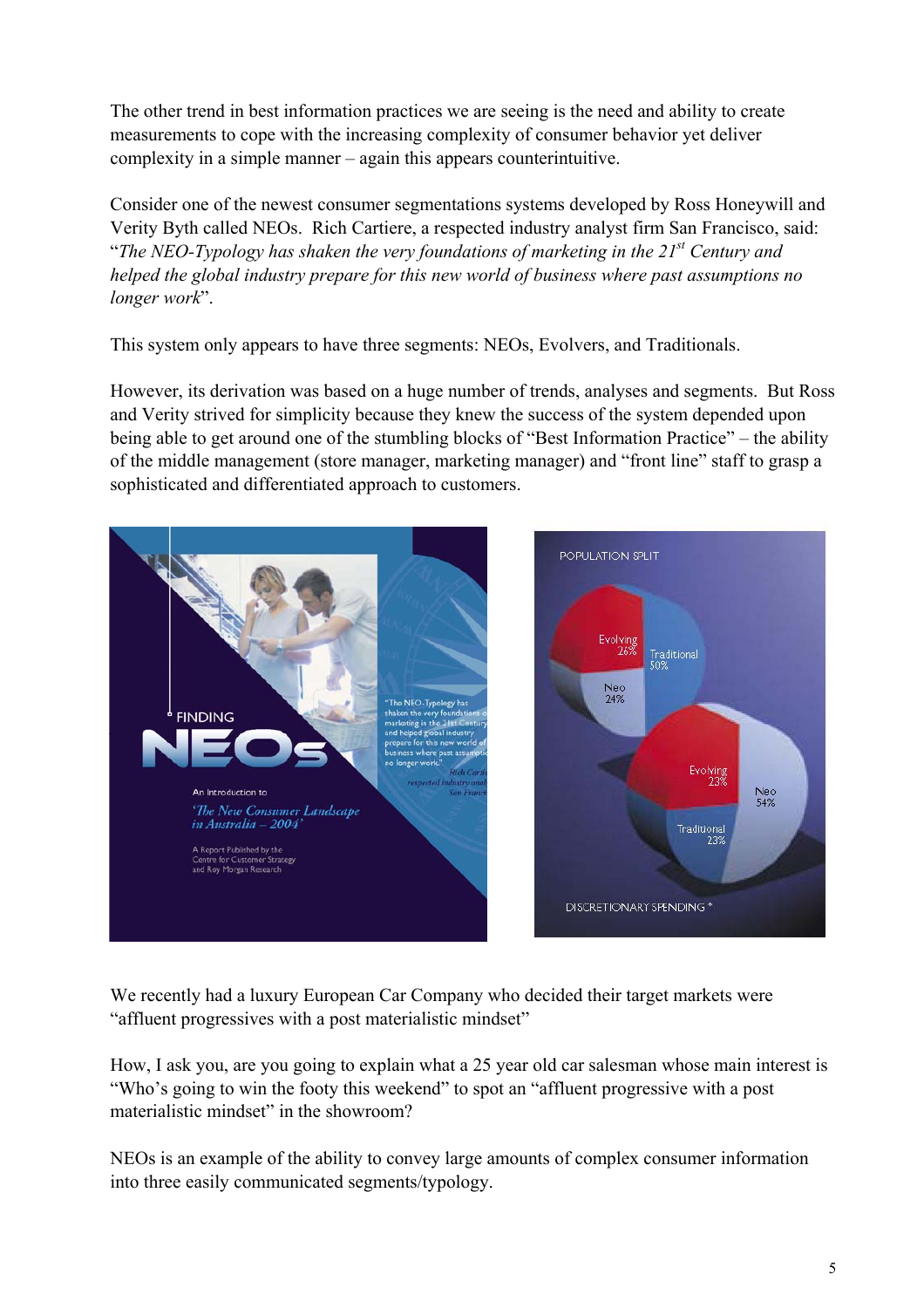### **Frameworks for action, eg data modelling (From theory to practice, academic research to practical application)**



It was once easy to spout the mantra: Data = Information.

Now that we have seen many of the data warehouse prospects "come on line" and the ease with which large data sets can be circulated there's another trend occurring.

It was not so long ago that one insurance and investment company we were dealing with had over 30 "legacy system" – each containing its own view on a customer – and each with varying degrees of difficulty in accessing and using the information.



Suddenly, after four years of work, all this data is available – in a single database – and all on one compact disc.

The only problem is which of the data is relevant, and how do we turn it into information? The software engineers have powerful analytical tools, but where's the direction, the framework or the insights?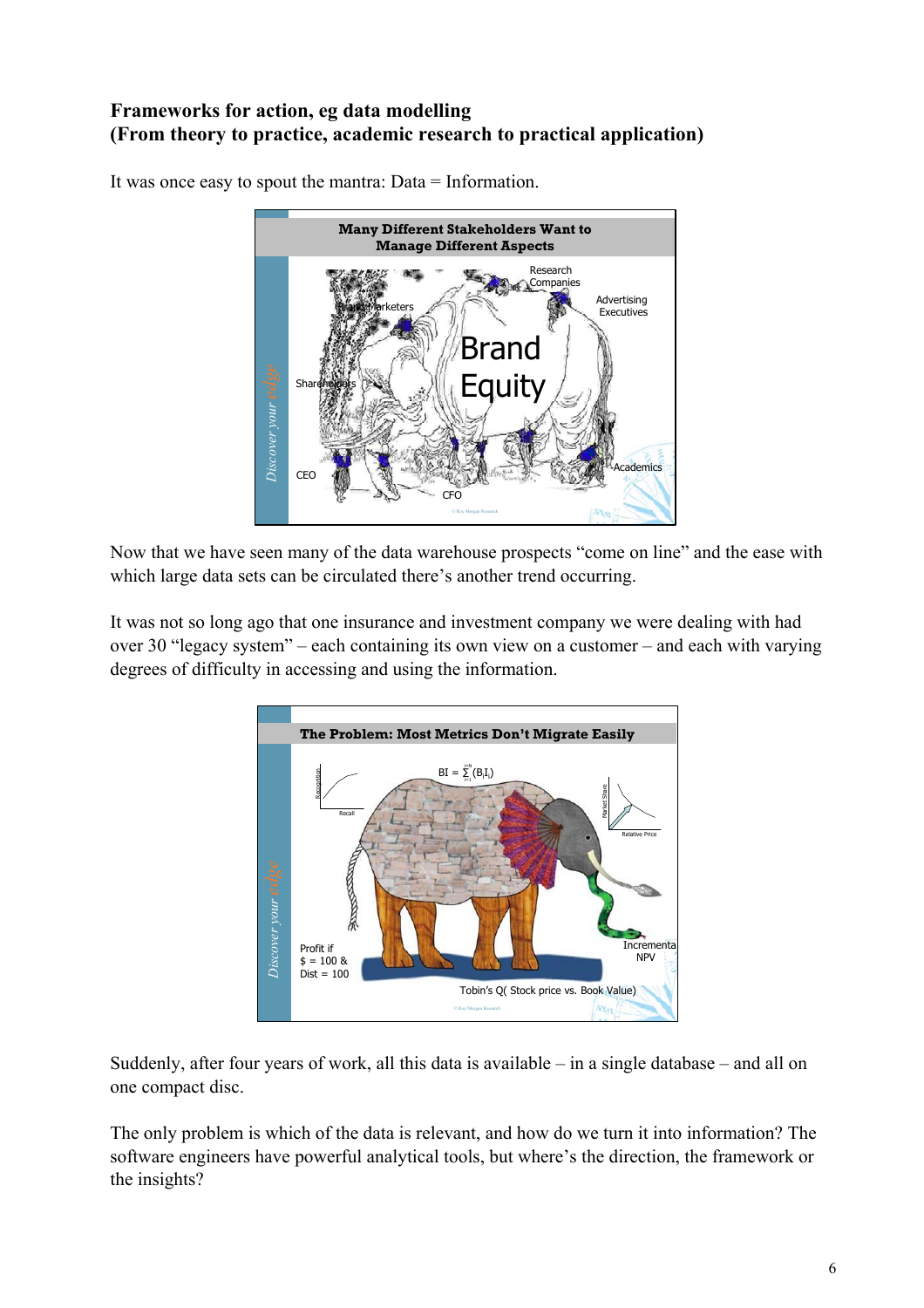

This is where frameworks for development of "real world" models become critical. We recently offered the BEST (Brand Equity Segmentation Targeting) framework to the marketplace and have watched in astonishment as industries as diverse as the FMCG, Finance and Auto industries have embraced this process as a framework to drive their data modelling practice. This has made the concept of developing the right message to the right segment via a database modelling process became a total part of the "Best Information Practice"

The beauty of BEST like NEOs, rests with its ability to cope with the complexity of consumer behavior but with an elegant simplicity behind its fundamental tenet.

At its heart, it recognizes that not all customers are of equal value or add equally to brand equity. It also recognizes that most brands have either a core set of customers or a repertoire set – that is those who put all their business with one brand and those that actively spread their business around.

From this fundamental split, multiple segments can be tracked – those that may exhibit core behavior, but would change their brand if the right offer to switch – or conversely repertoire customers who are waiting to become "core" when the right offer at the right time is made (much less likely).

| <b>BEST©</b> Identifies High-Value Customers |                                                            |                                               |                                                |                              |                               |
|----------------------------------------------|------------------------------------------------------------|-----------------------------------------------|------------------------------------------------|------------------------------|-------------------------------|
|                                              |                                                            |                                               |                                                |                              |                               |
| Discover your <b>edge</b>                    | <b>Dimensions</b>                                          |                                               |                                                |                              | Segments                      |
|                                              |                                                            |                                               |                                                |                              |                               |
|                                              | Medium<br>and<br>Heavy<br>Category<br>Purchasing/<br>Usage | Predominant<br><b>Brand</b><br>Purchasing     | Consistent<br><b>Behavior</b><br>And<br>Affect | "Our"<br><b>Brand</b>        | Core Customers                |
|                                              |                                                            |                                               |                                                | Competitive<br><b>Brands</b> | <b>Core Competitors</b>       |
|                                              |                                                            |                                               | Inconsistent<br>Behavior and<br><b>Affect</b>  |                              | Core Changeables              |
|                                              |                                                            | <b>Multiple</b><br><b>Brand</b><br>Purchasing | <b>Brand In</b><br>Repertoire                  |                              | <b>Repertoire Customers</b>   |
|                                              |                                                            |                                               | <b>Brand Not</b><br>In<br>Repertoire           |                              | <b>Repertoire Competitors</b> |
|                                              | Light<br>Category<br>Purchasing/<br>Usage                  | High<br><b>Brand</b><br>Salience              |                                                |                              | <b>Light Fair-Prospects</b>   |
|                                              |                                                            | Low<br><b>Brand</b><br>Salience               |                                                |                              | <b>Light Poor-Prospects</b>   |
|                                              | C Roy Morgan Research                                      |                                               |                                                |                              |                               |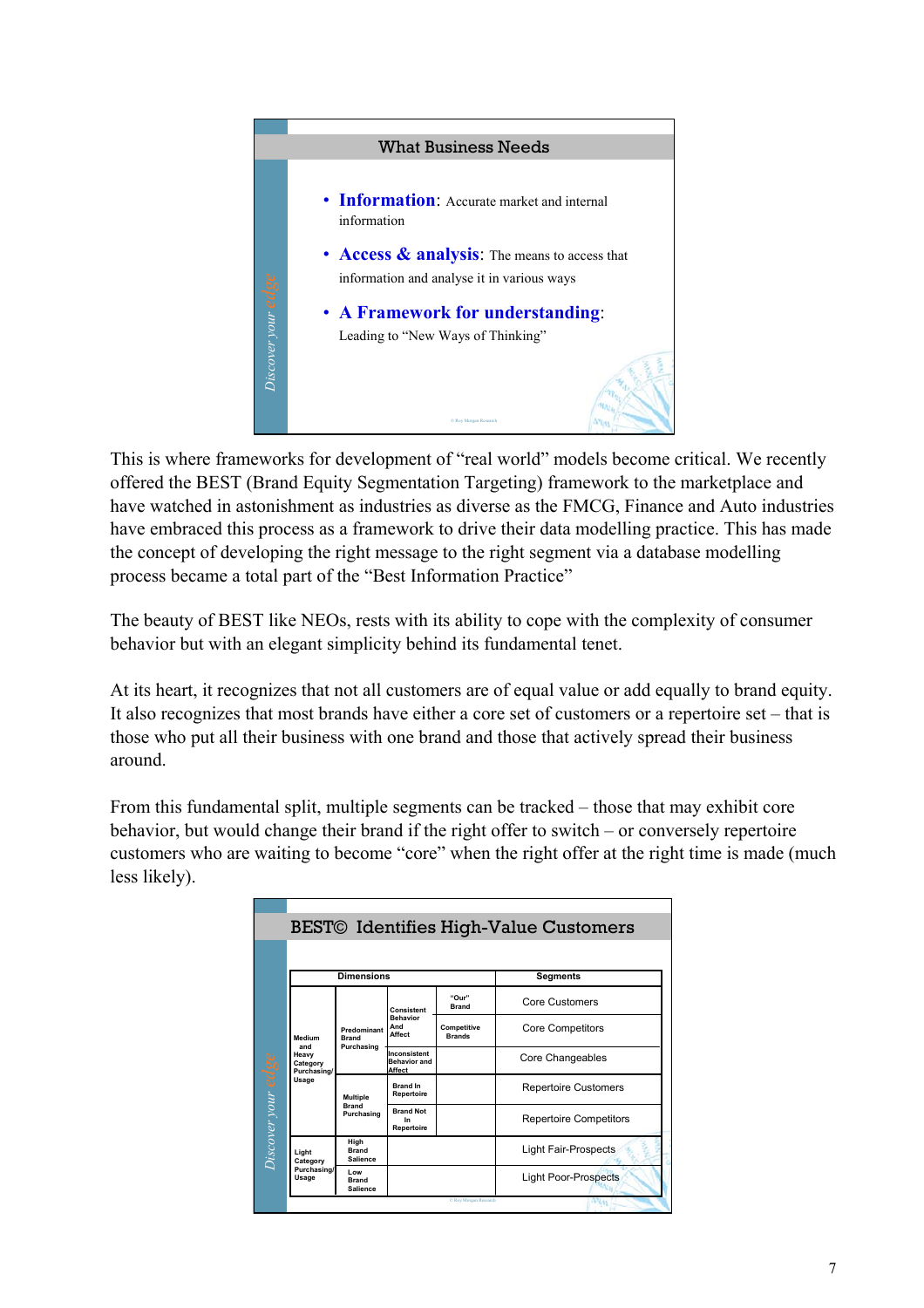BEST was developed with a global perspective making sure it can cope with different data and different research techniques and still keep its calibration process pristine. The development was done in conjunction with Josh McQueen (ex Director of International Research at Leo Burnett) and applied across several databases. Remarkably similar consumer behavior was observed between the different countries – thus giving confidence in the ability to use a consistent set of measurement frameworks for data modelling across different brands, stores or disparate data sets.

The other important feature about the development of BEST came from our customers. Many have had several (expensive) attempts at creating a segmentation/modelling process. In fact, we think just about every large corporate has had some expensive consultancy done in this regard, yet many projects failed to deliver to expectations.

With this in mind, our customers insisted we develop BEST with a view to allowing it to be modeled across their own databases – thereby it has to cope with varying levels of information.

They also insisted BEST be developed so it can be modeled onto other databases – for media buying, or customer satisfaction surveys – in other words a highly pragmatic and usable tool – not a perfect academic exercise that cannot be used outside the boardroom.

#### **Data Integration**

In the late eighties and early nineties we at Roy Morgan Research developed our own proprietary database management systems, as in those days we were attempting to cope with all the various ways we were collecting information – face-to-face, over the phone, paper-based diary processes and focus group formats – each with its own disparate format.

We found a way to do this for ourselves and in the last 3 years have found a similar need emerging in industry.

For example, we would typically get a client telling us how great our data was in providing insights into consumer behavior, but wanting to correlate (say) sales results with our research to see what's working and what's not. What started as a trickle of projects to integrate disparate data sets into our database program ASTEROID has become a torrent of daily requests – to the point where we now have a whole team working on providing solutions.

Because we want to encourage the use of data driven decisions, we support ASTEROID being used in as many user locations as a client sees fit for no additional charge – to ensure as many people as possible are working off the same base. We take the view that the more who understand data, the more value we add to our client's business.

What is interesting about this trend is that as soon as we provide a solution the next request comes – could you make this enterprise wide – our team has just completed the work on making the same simple database available over the Web.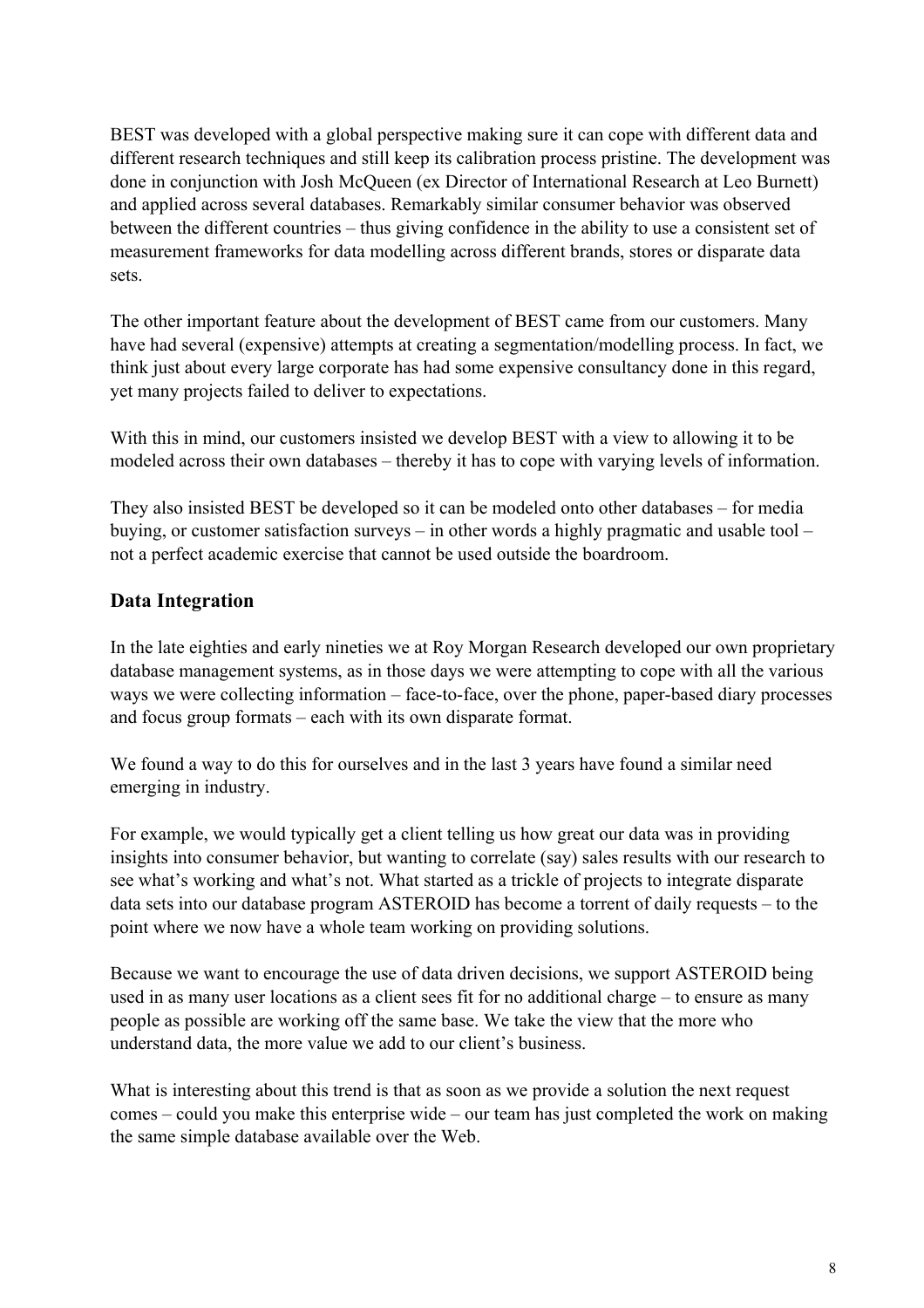### **Global Calibration**

With the increasing trend towards large multinational advertising agencies resulting in very few Australian owned large agencies anymore, the access to research and studies conducted outside Australia is increasing.

We are getting many requests for us to look at how we might utilize this research in the Australian market. Although we consider ourselves as leaders in many of the research and analytical processes, none the less, clients are often anxious to explore how they might utilise such other research – especially if "head office" has invested substantial money and resources.

Some of these appear sensible and applicable for the Australian market – others (such as the affluent progressives with a post-materialistic mindset are – well, not so applicable).

As a result, we are often asked to calibrate our domestic data sets to international results so the relative differences between markets can be explored. And, this often leads to many important distinctions (and it can help set "head offices" expectations for the Australian market)

Because we collect data in Australia, USA, UK, NZ and Indonesia using the same methodologies, we can make meaningful global comparisons. For example, if you were relying on research conducted in the USA to define how Australians might react to an overtly religious message then the following chart might be somewhat useful in explaining how well that kind of message might be received.



This might explain why George Bush is so clearly exploiting the "born again" movement in the USA election campaign.

Equally it might point to the lower engagement of Australians in active religion – something charities and governments might find useful.

Then look at the Indonesian results.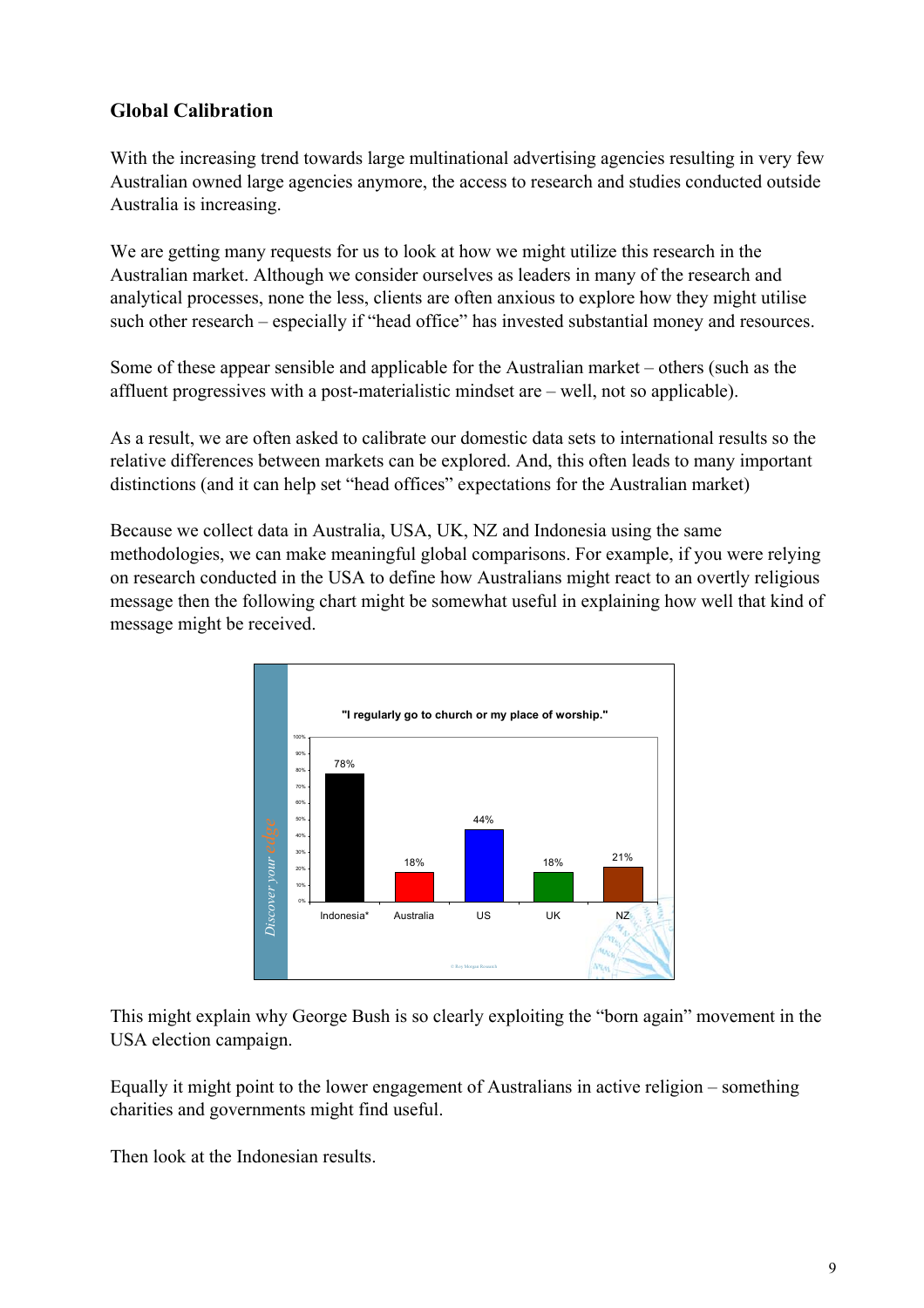On the other hand, we are not so different to our American cousin in regard to "Threats to the environment are exaggerated".



This global calibration also allows us to make the astonishing claim that "More Americans watch Australian Rules Football than Australians".

Almost seven and a half million Americans (7,496,000) watch Australian Rules at least occasionally on television. This means Australian Rules is viewed by more Americans than Australians (7,004,000). More Democrats than Republicans watch Australian Rules and yes, they are more likely to drink Fosters.

Because we have this ability in the last six months we have built a global segmentation tool for an advertising agency, an archetypal segmentation system for an international company in the automotive industry and a financial institution.

Whilst most of our customers understand you cannot simply "transplant" overseas models into Australia, you can go a long way to making international comparisons provided the base calibrating data is available.

As a final observation, Australia is a small market, relatively speaking, and the classless nature of Australia means our population is more homogeneous – we don't have the large demographic gulfs/variations that exist in other countries. We don't see the large disparity between urban ghettos versus the Wall Street penthouse enclaves that exist in the US.

This means we often find we have developed more "granular" methods of research than our overseas colleagues have – and as a result we are exporting knowledge process as a by-product of our global expansion.